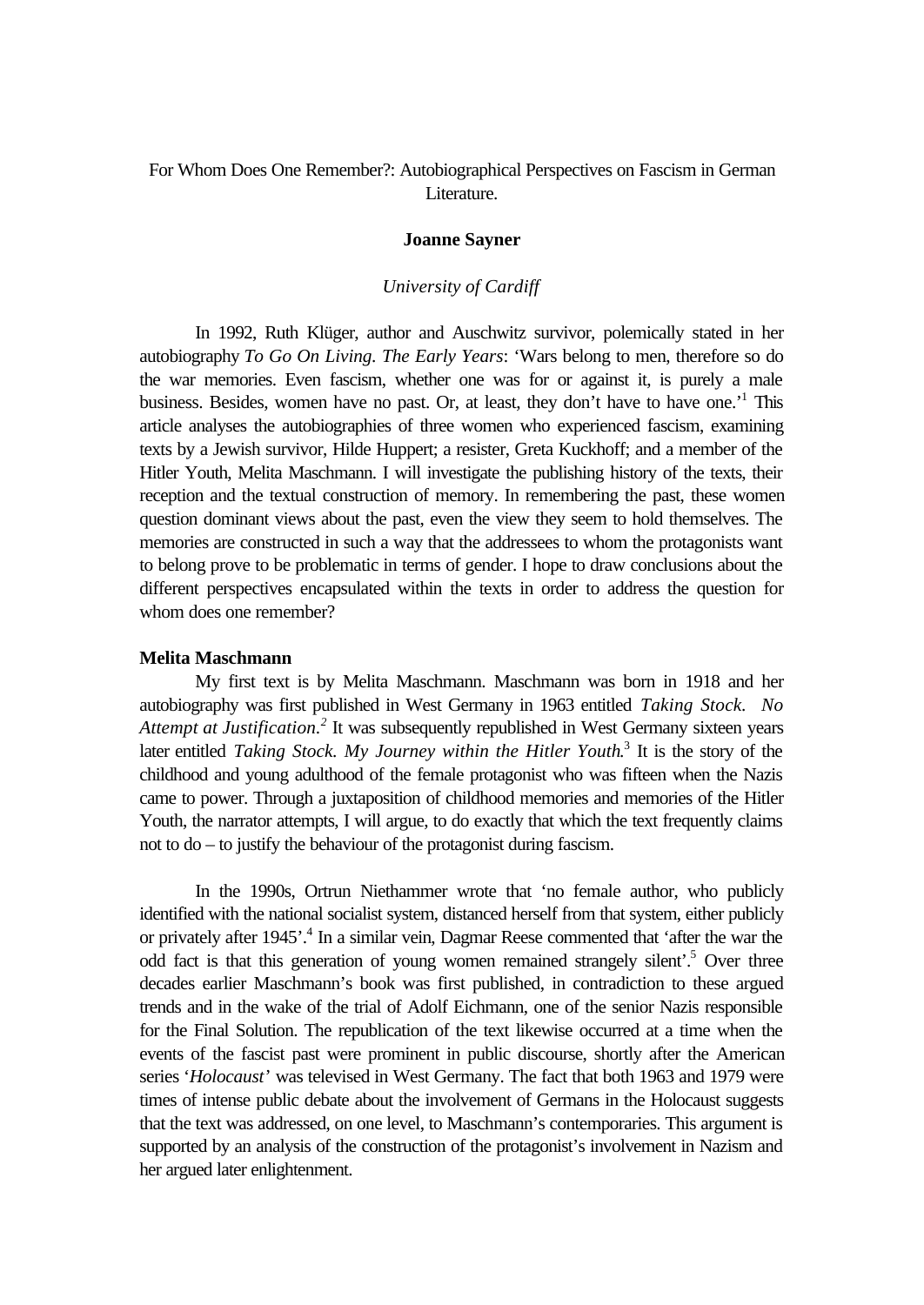The narrative frequently moves between different time levels. One identity of the adult protagonist is created in the narrative present of 1963, as are the identities of an 'innocent' childhood protagonist and a teenage protagonist in the Hitler Youth. In the text, this fragmented narrative voice speaks predominantly through the older narrator, whose narrating time is in 1963. Fundamental to this narrative construction of the protagonist's identities is the concept of generation. The story claims not to be just an autobiographical report of an individual, but the story of the youth of a nation. Such a collectivised narrative depiction blurs the diversity of experience of those within the group of Nazi supporters. An authoritarian concept of memory then makes explicit claims to the truth and representativity of these generalised memories. The narrative construction of the memories in terms of generation has many consequences. Firstly, there is a focus on collective identities, which in turn foregrounds the age of the protagonist and her contemporaries; secondly, the notion of an elite generation is created along clearly demarcated national and racial lines; and thirdly, various tropes of victimhood are then transposed onto this generation concept.

Firstly, I will focus on the construction of collective identities, especially those of the public sphere. The figures of authority described in the text, the prominence of which Niethammer defines as being characteristic of female National Socialist autobiographies, are not familial but state ones.<sup>6</sup> The narrator generally refers positively to her superiors within the Nazi Youth Movement, stressing their hard-working, self-sacrificing natures. In contrast, the description of the traditional familial role models, her parents, is more ambiguous. The text repeatedly stresses that the politics of the protagonist's parents were responsible for transferring a preconditioned feeling of nationalism onto their daughter:

When my brother and I were in my seventh year, we were woken one night by our parents […]. It was midnight. This was when the occupying forces began their withdrawal from the Rheinland […]. There were tears in the eyes of the parents, and the hearts of the children filled with a suspicion that this Germany must be a frighteningly, wonderful secret.<sup>7</sup>

The suggestion of such parental influence is contrasted with the parents' subsequent absence from the rest of the text. This fact can be linked to the narrator's condescending attitude to those who were not to become 'real' Nazis. The narrator patronisingly examines, 'how difficult it must be […] for elderly people trying to grow into National Socialism'.<sup>8</sup>

This elitism highlights the second consequence of the narrative focus on generation: it means that, on one level, age, and not gender, is thematised. For example, the narrator more frequently refers to the protagonist as a member of the Hitler Youth as opposed to the League of German Girls, the women's branch of the Hitler Youth. The emphasis on the youth of the protagonist and her compatriots mirrors, and contributes to, a post-war discourse that held that youth and naivety precluded responsibility for actions during fascism.

The protagonist's self-definition in terms of generation, thirdly, creates the clearly opposing Other outside the elite generation, which is still reflected in the present narrator's consideration of the events of the past. The prominence of the protagonist's feelings of racial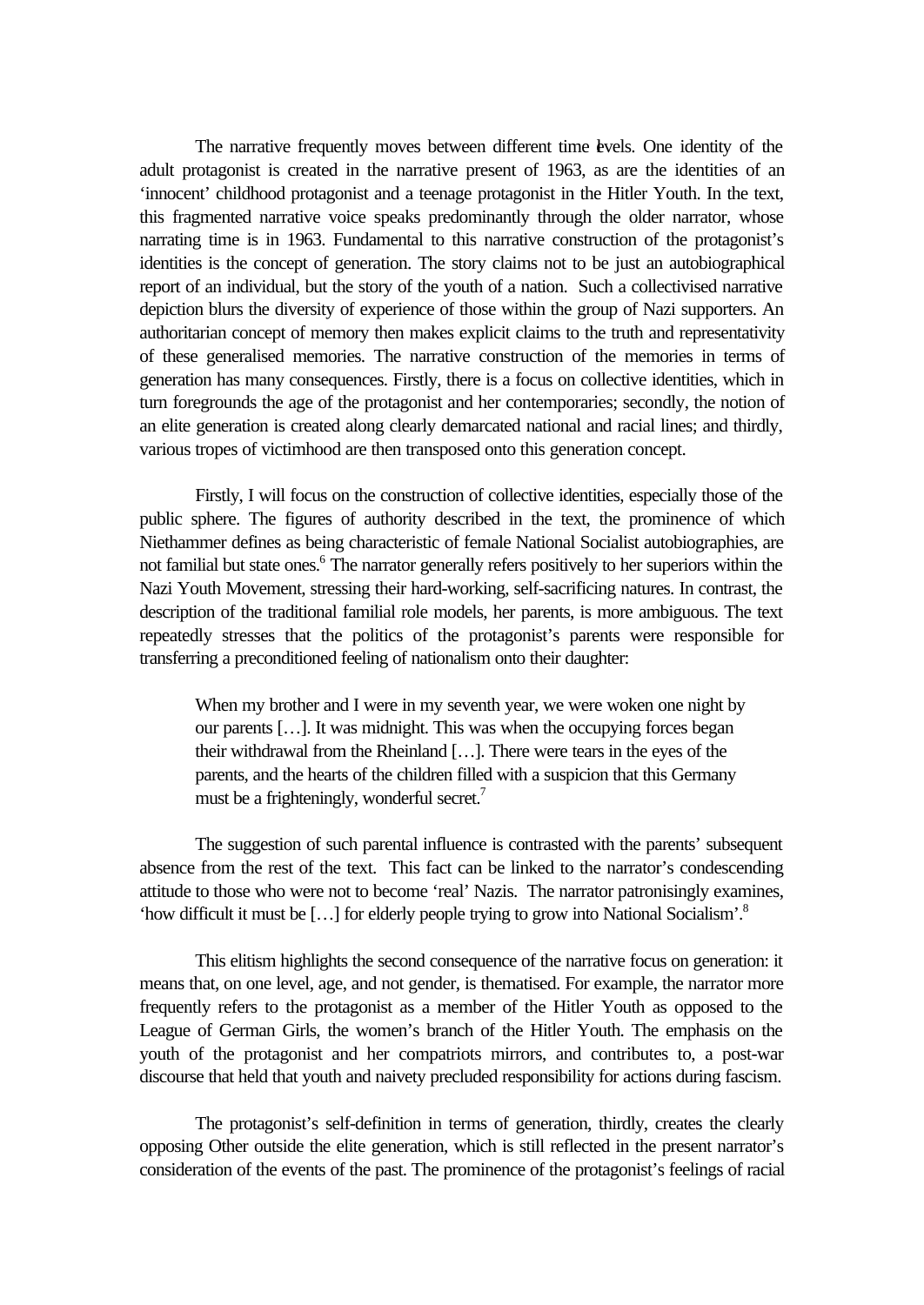and national superiority is significant when the political and historical context of the text's publication is considered. The suggested inherent, but misguided, goodness of a group of SS men is contrasted with a negative depiction of American soldiers. The narrator draws on a childhood memory of meeting black American soldiers after the First World War and comments: 'I can still remember a shudder, as if Germany's misery was personified in this dark-skinned man.'<sup>9</sup> Such a comment by the adult narrator of 1963 must be viewed against a background of the fascist equation of anti-Americanism and anti-Semitism, especially as this experience is paralleled in the narrative depiction of the end of the Second World War. American soldiers discover a secret hospital in which the protagonist was hiding: 'one of the two men was a Mexican, and almost Negroid in colour. In no time at all he was drunk and became so wild that his white comrade fled the house. The drunkard suddenly burst through the door into my room and almost immediately laid himself and his weapon down beside me.<sup>'10</sup> Given the date of the text's publication, when the Cold War and pro-American sentiments were at their height in West Germany, such a negative, contrasting depiction can be understood, in the light of the protagonist's racist nationalism. She transfers her anger at the defeat and occupation of Germany onto the black soldiers. Through the gendered nature of the suggested threat to the protagonist (i.e. rape by the solider) the concept of nation, as personified by the protagonist, becomes feminised.

The experiences of the protagonist are argued as being representative of a generation, these experiences then becoming symbolic of the experiences of a nation. Both concepts (generation and nation) are then subject to a universalised victimhood which ignores questions of responsibility, and distorts the specificity of victim experiences: 'allow me, if you will, a rather daring metaphor. One has to tear away the colourful petals, in order to be able to see that the roots were poisonous. Millions of people died because of this poison, including soldiers and victims of the bombing raids.'<sup>11</sup>

Such a notion of universalised victimhood is epitomised by the form of the text – it is written as a letter to a Jewish school friend. This highly problematic textual addressee once again emphasises the youth of the protagonist during fascism. The narrator continually collectivises their fates and even goes as far as to state to her friend that 'even you had it in you to become a murderer!'.<sup>12</sup> The protagonist argues that she and her compatriots were not just victims of fascism but also victims of their essential, inherent goodness: 'One fears for the goodness of all good people everywhere in the world. Not just in one's own people.'<sup>13</sup> The text here widens its addressee and in doing so universalises experiences. Such internationalism serves to exonerate the protagonist and her contemporaries by denying the specificity of the Holocaust.

The protagonist's memories are constructed in such a way as to argue that the protagonist and her female compatriots were also victims of patriarchy. It is this relationship between the narrative construction of gender and memory which makes apparent many of the text's contradictions. The protagonist claims that fascism forced to her repress her 'real', female self. The narrator describes how the protagonist had to adopt a 'a rigid mask'<sup>14</sup> in order to fulfil her duties of 'men's work'<sup>15</sup> in occupied Poland. The involvement of the protagonist in the expulsion of the civilians is described by the narrator through military images and there is an equation of the girls with soldiers who had to kill in spite of the fact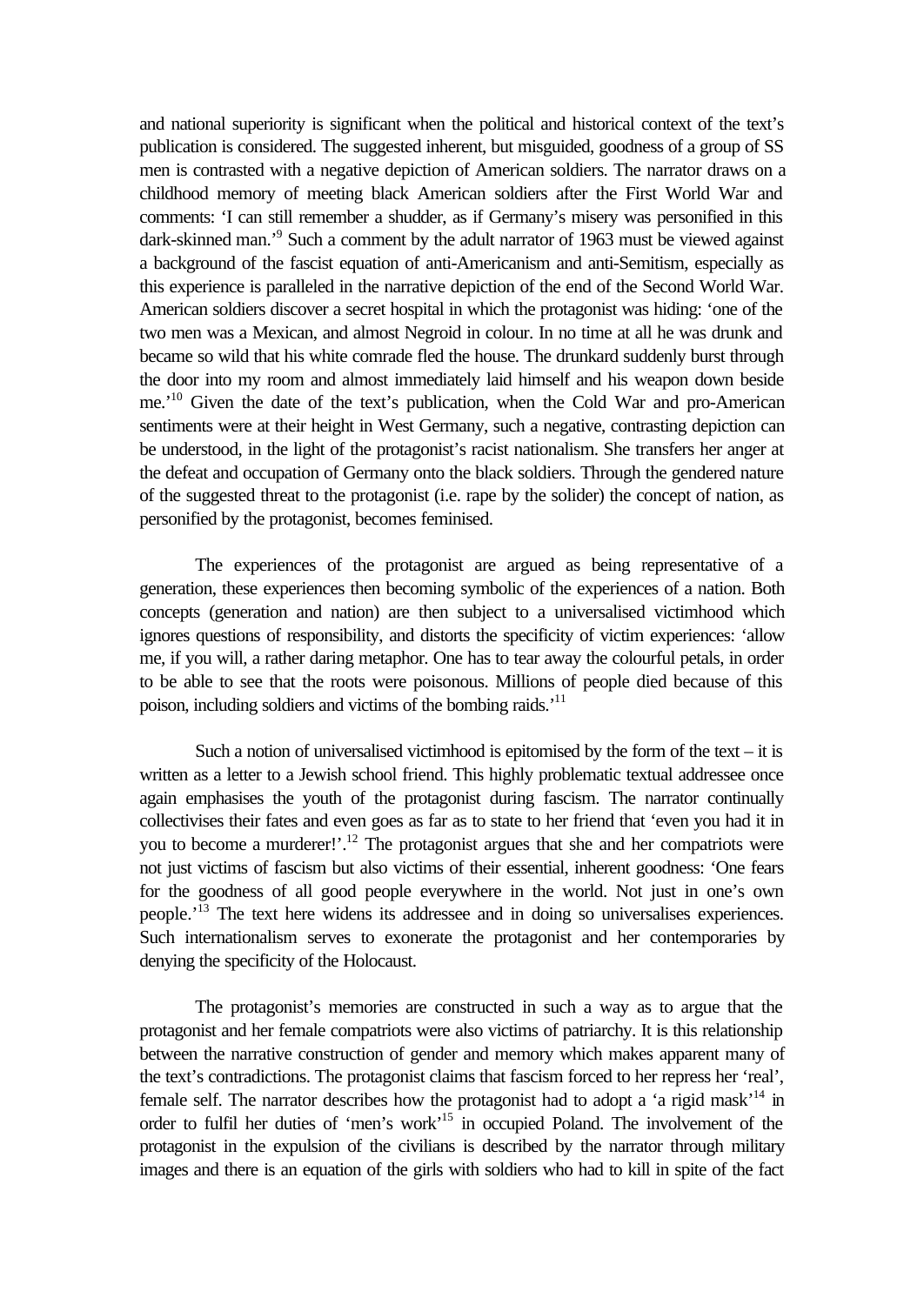that 'they were sensitive, considerate and helpful by nature'.<sup>16</sup> In order to show that this behaviour was at odds with their natural disposition, the present narrator uses an emotive image of self-rape and an essentialist notion of gender to suggest that the girls were the victims: 'the task [the girls] were confronted with forced them to rape themselves in order to play a male military role.'<sup>17</sup> As if to emphasise this gender contradiction, the protagonist is described as having armed herself with 'a powerful clothes iron', which she calls her 'Amazonian weapon' in order to protect herself during the action against the Poles.<sup>18</sup> Thus, whilst evincing the imposition of a male military role, the narrator then creates the positively gendered image of an heroic female fighter.

The argued necessity of assuming this patriarchal mask can be linked to the numerous references to the protagonist's 'blindness' (thus evoking the tragic notion of 'innocent guilt') and the setting up of multiple dichotomies. Binary oppositions of good and bad are linked to a continual fight between the purity of the soul and the dangers of technology, and a textual division between the political and the personal. A tension becomes apparent in the text between the legitimising passages and the textualisation of the fascination that fascism exerted, and arguably still exerts, on the protagonist. In the construction of the narrative however, the text repeats these very patterns that the narrator has highlighted as being characteristic of fascist, patriarchal suppression; for example, the narrator claims that all 'personal feelings' have been eliminated from the text.<sup>19</sup> The protagonist maintains that she became the victim of fascism as a woman, yet still defines herself in terms of a degendered collective generation/nation concept. The protagonist criticises the restriction of the female role in fascism to domestic tasks, claiming that she wanted her work to be 'more political', yet there are several episodes which suggest that the family is the site of positive, ethical values. The effect of constructing an essentialist notion of woman with private feelings that are supposedly eliminated from the text is to place a symbolic notion of woman outside the historical setting and thus outside responsibility.

It can be argued from this analysis that Maschmann's text universalises in order to claim representativity for the youth of a nation, and to remember on behalf of her contemporaries - especially those women of the Hitler Youth. However, as has been shown, the text is not restricted to the national addressee, with the lines between national and international becoming blurred. The exonerating effect that such a construction of memories has does not accord with the repeated claims and title of the book, not to be an attempt at 'justification'.

## **Greta Kuckhoff.**

My second text is by Greta Kuckhoff, who was born in 1902. Her autobiography, *From the Rosary to the Red Orchestra* was first published in East Berlin in 1972, and the text was followed by a West German edition two years later. 'Red Orchestra' was the name given by the Gestapo to the resistance movement of which Greta Kuckhoff and her husband were members.<sup>20</sup> Adam Kuckhoff was executed while in prison after the group was broken up by the Nazis.

Kuckhoff's memories can be largely divided into three time periods: the protagonist's early life, life under fascism, and events after 1945. The narrative switches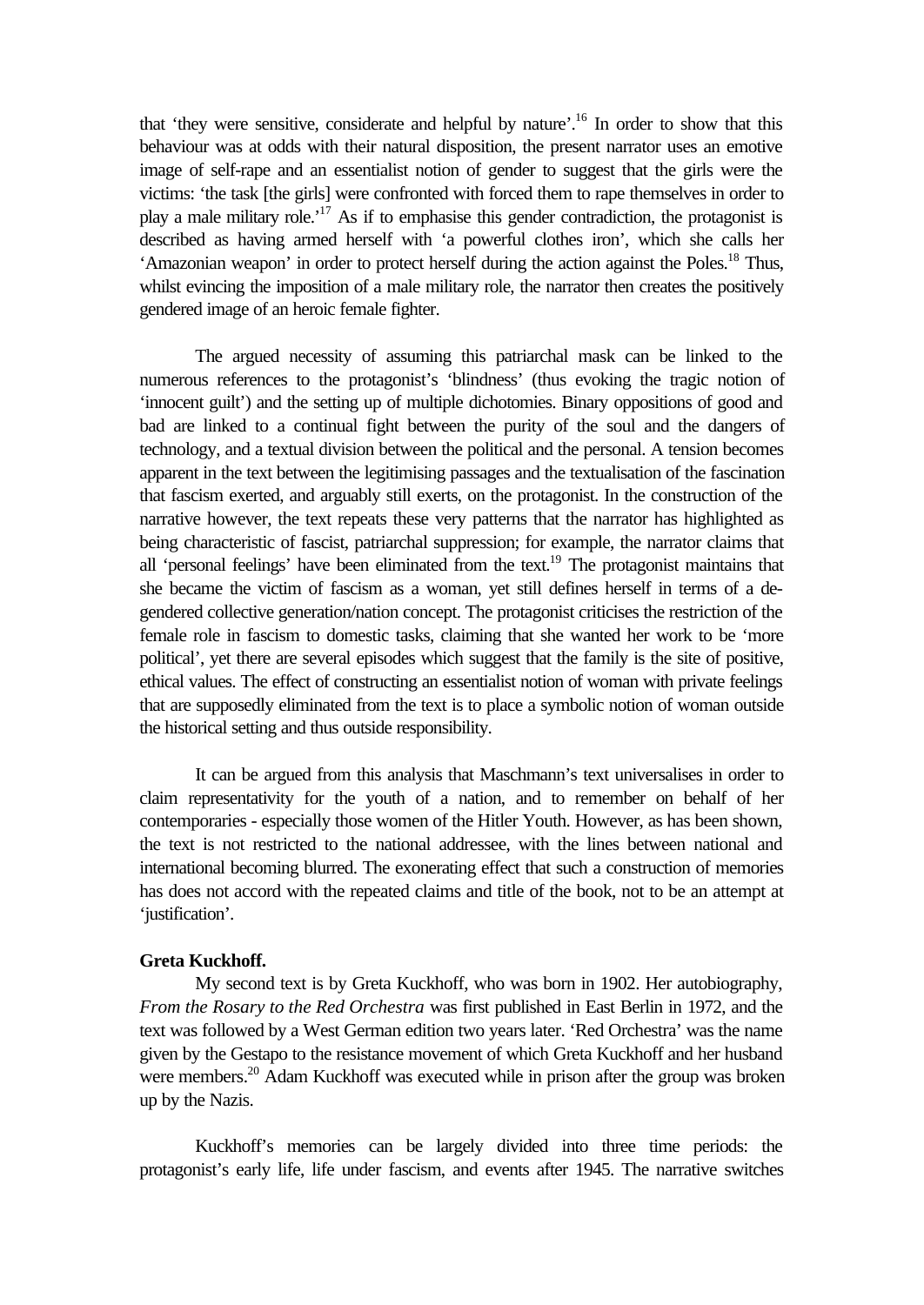between these different time levels and identities of the protagonist in order to interact with contemporary discourses (i.e. from 1972) about the past. The context of the Cold War therefore becomes crucial in an examination of the construction of the protagonist's memories. The text challenges prevalent contemporary narratives in West Germany in 1972 on antifascist resistance, as well as engaging with official East German antifascism. It is these narratives that I shall examine in my consideration of the question for whom does one remember?

The designation of Kuckhoff's group of resistors as traitors by West German historians and their exclusion from the public antifascist remembrance in West Germany is addressed by the text. The narrator condemns the 'slander' inherent in the public discourse which re-appropriated the anti-Semitic 'stab in the back' argument. This had been used by right winges to blame the Revolutionaries for the defeat in the First World War.<sup>21</sup> This discourse, which Peter Steinbach claims led to the 'exoneration of a generation from their responsibility', is challenged by the narrator through the protagonist's own deliberations on resistance.<sup>22</sup> Likewise, the text engages with East German public remembrance of fascism and antifascist resistance, constructing narratives which contradict public discourse. For example, official GDR antifascism focused on only those who, by state definition, had 'actively resisted fascism'. This led to the marginalisation of others persecuted by Nazism. Kuckhoff's text, in contrast, mentions in detail the progressive persecution of the Jewish population (for example, the effects of the Nuremburg laws and the increasing number of deportations), thus rehabilitating these memories.

The narrative shows the diversity of experiences among the antifascist resistors, mentioning those who spent time in exile, in prisons, or in concentration camps. The text does not therefore fall prey to universalised generalisations about antifascist resistance. Kuckhoff's text does not generalise about those responsible for following fascism either, a criticism of GDR antifascism being that it focused too much on the role of the bourgeoisie and distorted the role that the working class played in fascism. The narrator explicitly examines the persuasive appeal of authoritative bureaucracy and employment for the working classes.

An analysis of the construction of the protagonist's political identity reveals both an adherence to and an antagonism with official East German antifascism. The text begins with the young protagonist's experiences during a visit to the United States being juxtaposed with comments on wider issues, reflecting the political stance of the present adult narrator. For example, an examination of institutional racism in the United States follows the description of an invitation the young protagonist receives from a black student and the text continues:

[...] at that time, I would never have believed, or suspected, that we would have to instigate an international movement of solidarity for many victims of terror in the USA. Though I would also have found it more impossible to believe, [...] that in my own country [...] racist hatred and racist destruction would rage like a plague and claim millions of victims.

I visited the Ford factories […]. When, almost deafened by the noise, I asked what was being done to apply the health and safety regulations […] no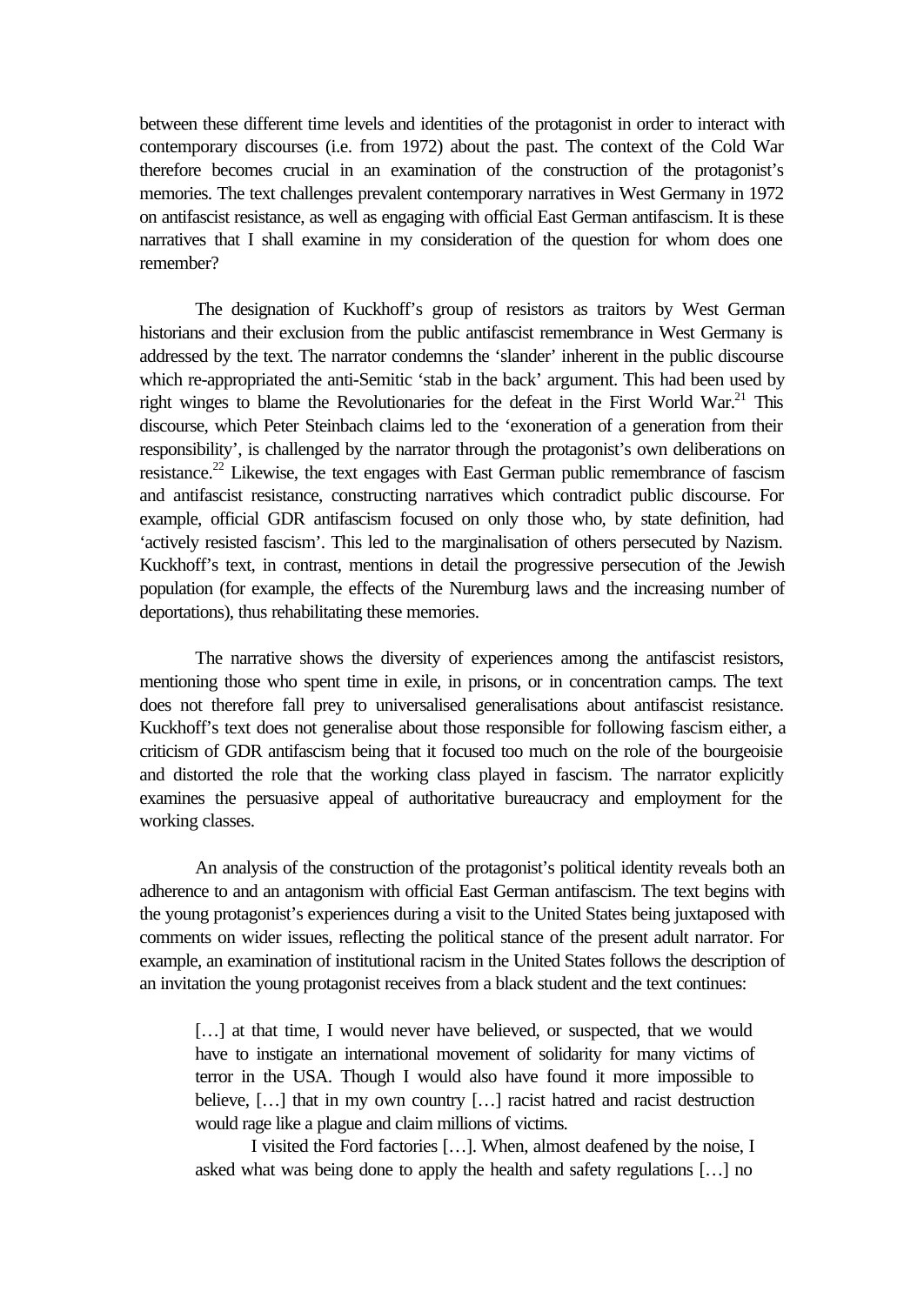one could name a sum spent on that. It was predominantly women who were employed – their wages didn't correspond in any way to those of the men  $\left[\ldots\right]$ <sup>23</sup>

It can be seen here how temporal links are made between the issues of race and capitalism, fascism and patriarchy. By the 1970s Dimitrov's theory on the inextricable link between fascism and capitalism had become part of the official theory of fascism within GDR discourse and embedded in the context of the Cold War.<sup>24</sup>

The retrospective narrative contains a teleological progression of coherent political thought and the proleptic style of the narrative highlights a suggested development of the protagonist's political identity (from the Rosary to Marxism to the Comintern). However, running contrary to these narratives are comments by the present narrator which create a tension with the unifying political teleology running through the text. It becomes apparent that there are different voices within the narrative. For example, just before the protagonist decides to join the antifascist resistance, the narrator states: 'The debate over the individual versus the collective took me an *improperly long* amount of time to work out.'<sup>25</sup> A judgement has been made about how long it took her to reach her political conclusions, and the narrative suggests that the judgement is not her own. While the narrative does not attribute a source to these divergent voices, I would argue that a division could be made along gender lines. The narrative contains authoritative political statements of a kind that have been shown to be characteristic of the men in the group. In comparison, these are juxtaposed with more critical self-examination, which often concludes with reflections about the protagonist's naivety and lack of political development.

Equality and female emancipation are considered by the narrator throughout the text. The roles of women who 'would certainly have liked to learn more than was offered to them', but who instead became 'good wives and mothers and self-sacrificing sisters', are looked at critically.<sup>26</sup> The protagonist's role is examined against the expectations of her father: 'he had imagined the life of his daughter quite differently – with the nice job of teacher, with an intelligent husband and two or three healthy, rosy-cheeked children […]. Actually, the dream had disintegrated long ago. This girl, who looked so sweet, would not obey.'<sup>27</sup> While criticising the patterns that perpetuate female inequality and domestication, the narrator often describes the protagonist repeating these patterns within the resistance group: 'faces were serious. I didn't ask. Although it was sometimes extremely hard, I remained resolutely disciplined and kept to our agreement that I would only be involved in certain tasks.'<sup>28</sup> These gender issues (along with those of race) are however ultimately considered within Kuckhoff's text as falling under the auspices of the class struggle and the immediate fight against fascism.

Kuckhoff's text thematises how antifascist remembrance of East and West Germany during the 1970s gave prominence to specific groups. By interacting with contemporary antifascism the text reveals the political stance of the present adult narrator, a stance which both accords with and opposes the contemporary (ie. 1972) hierarchy of remembrance. Diversity and specificity of experience are juxtaposed with a unifying political teleology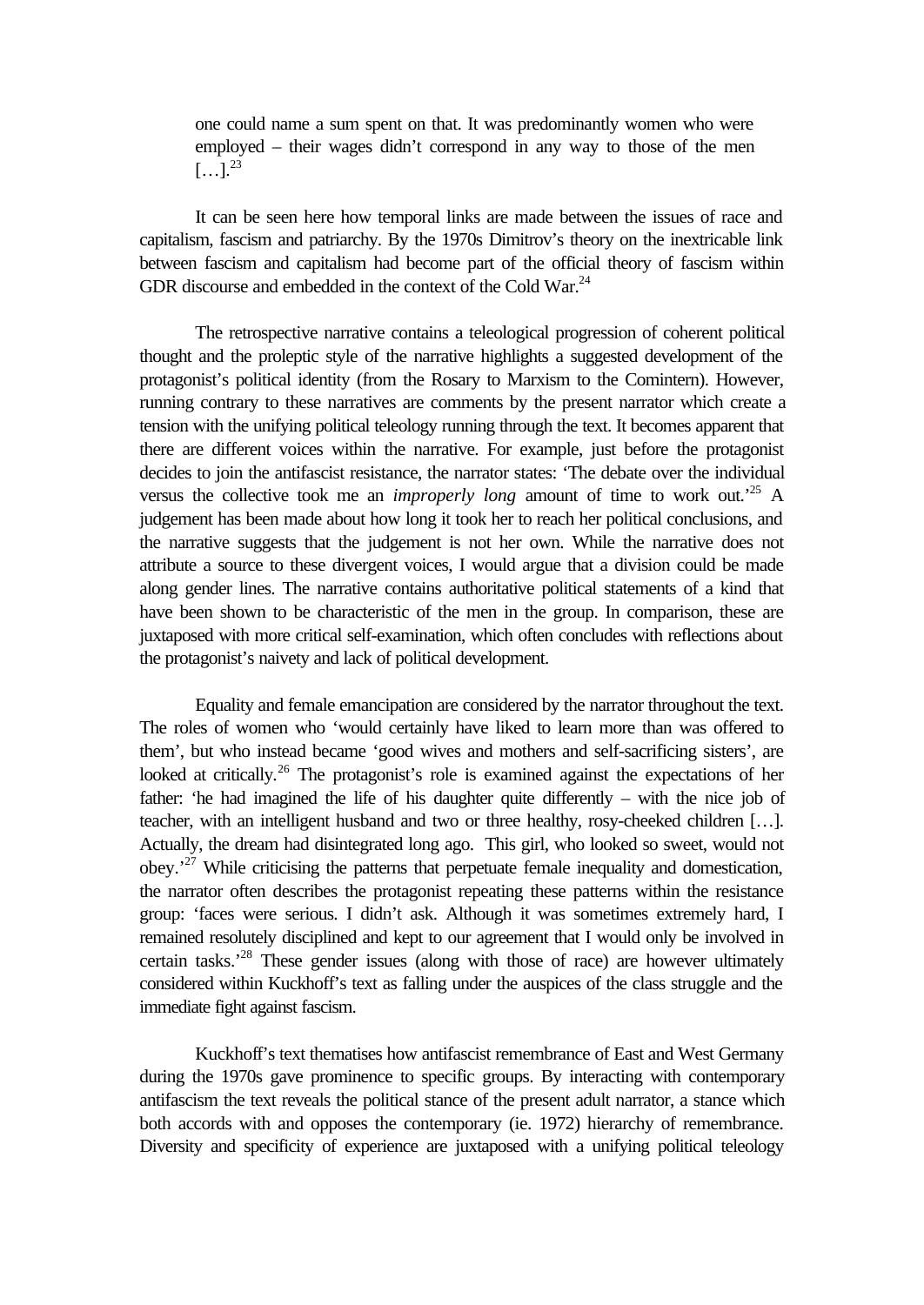which creates an arguably gendered tension within the narrative, encapsulated within the framework of the memories of fascism.

## **Hilde Huppert.**

The publishing history of my third text is the most complex. Hilde Huppert was a Czech, Jewish survivor of the concentration camps, born in the 1910s. She wrote her autobiography, entitled *We Were Exterminated*, in Palestine in 1945. She chose to write her book in German, in spite of this not being her first language, and asked the famous German Jewish author Arnold Zweig, who had survived exile in Palestine, to prepare her manuscript for publication. This he did in 1946, adding a preface and conclusion. The text was first distributed as a photocopy, in 1947 in Egypt, in a British prisoner of war camp for German soldiers, after it was refused by publishers in Germany. Before its dissemination in the camp, Arnold Zweig added a second preface addressing these problems of publication. At this stage the title was *The Narrow Path to Freedom. Recordings by Hilde Huppert about her Experiences in the Nazi Death Camp and her Wondrous Escape from Bergen-Belsen.*<sup>29</sup> Following Zweig's return to East Germany, the text was subsequently republished in 1951 and again in 1961 under Zweig's name and with the title *Journey to Acheron*. <sup>30</sup> Zweig made several alterations to the text at this stage.

Following an interview between Huppert and her son in Israel in 1977, Shmuel Huppert began work on a 'Hebrew version' of the book, making many changes and omitting Zweig's preface and conclusion.<sup>31</sup> This version was published in 1978 in Tel Aviv, entitled *Hand in Hand with Tommy*.<sup>32</sup> Ten years later this version was translated into German and published in West Germany along with a preface and epilogue by Shmuel Huppert.<sup>33</sup> The third edition of this 1988 version was printed in Germany 1997 entitled Hand in Hand with Tommy. An Autobiographical Report 1939-1945.<sup>34</sup> In the meantime, the original manuscript from 1947 was published in Berlin in 1990. This was published as part of a series of texts on 9 November, the date of the pogrom against the Jewish Community in 1938. The choice of this date signifies an hierarchical placing of the 1938 events over the other events with which the date is associated (the 1918 November Revolution, the 1923 Hitler Putsch, and the day the Berlin Wall fell in 1989). This illustrates that in the context of the 1990 publication, the publishers ('Kontext' aided by the Jewish Community in Berlin), wanted to raise the prominence of the Jewish perspective contained within this narrative. Interestingly, neither preface in the republished original version nor in the translated Hebrew version acknowledges the existence of the other publication.

The different publishing contexts of Huppert's text raise many questions about the identity of the author and protagonist, in particular with respect to gender and Jewishness. The different versions of the text give rise to contrasting answers to the question for whom does one remember and these publications need to be examined against the changing international political constellations, involving both the former East and West Germany, the reunified Germany and Israel.

The initial problems that the text encountered in getting published raise issues about the formation of the autobiographical canon and the link between gender and reception – i.e. who has been given the right to remember for whom. The early publishing history of the text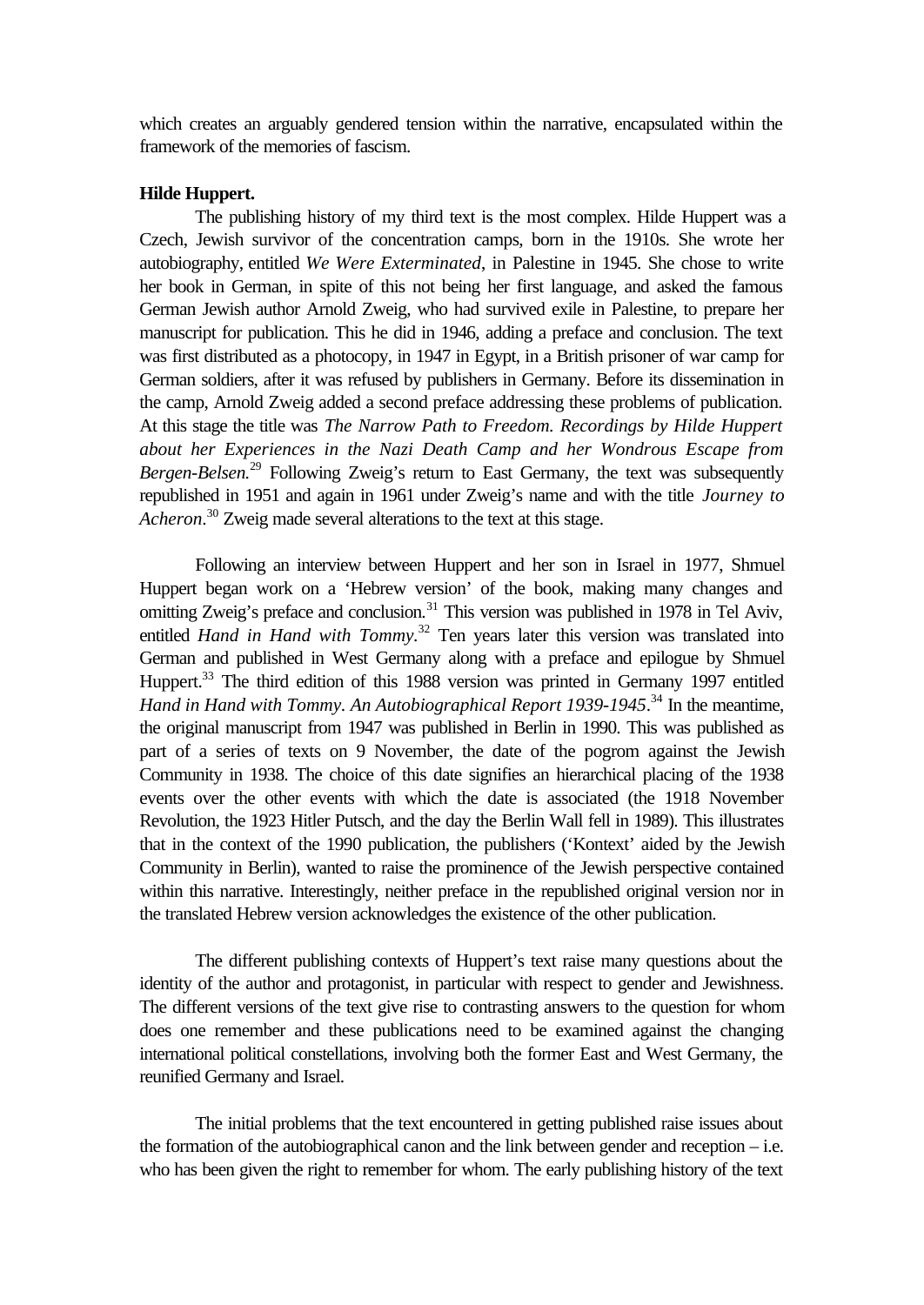can be examined as illustrative of, as well as contradictory to, tendencies within the antifascism of the Soviet zone and the GDR. Jürgen Danyel notes that there were 'clear tendencies of political segregation and ignorance, particularly in respect of the Jewish victims of the Nazi regime' in the immediate post-war period.<sup>35</sup> The fact that the text was eventually published in 1951, despite the initial problems and the prevailing institutional inclination against Jewish narratives of the Holocaust, would suggest that the gender of the presumed 'author' played a fundamental role. It also illustrates how institutional political policy (i.e. the antifascism of the GDR) was instrumental in forming the autobiographical canon on experiences of fascism at this time. Such factors must be taken into consideration when claims of a post-war 'silence' about the persecution of the Jews are encountered.

The text's amended publication under Zweig's name, and later appearance as another version written by Huppert's son, bring to the fore questions of authorship, the autobiographical pact, and textual claims of authenticity. In *Hand in Hand with Tommy*, it is Hilde Huppert's name which appears on the front cover as the author. Shmuel Huppert makes it clear in his introduction that it was she who wrote 'the first version of this report'.<sup>36</sup> However, he also makes it clear that it was he who wrote, and subsequently translated, the Hebrew version. Given the divergence of the two texts, which I shall shortly examine in more detail, it is questionable whether Shmuel Huppert's version of the text can be classified as an autobiography of Hilde Huppert.

The competing discourses about the gendered nature of the Holocaust experiences can be engaged with on the basis of Huppert's text, as the protagonist's memories are constructed in such a way as to demonstrate a distinctly gendered experience.<sup>37</sup> The protagonist's identity is defined in both texts not only in terms of her femaleness but also in terms of motherhood. However, differences visible between the two versions of the text in respect of gender are epitomised by the change in the title – the later version foregrounds the relationship of Huppert and her son, Tommy (he later changed his name to Shmuel).

The differences between the two narratives become clear through a comparison of the first paragraph of each text. Hilde Huppert's text begins:

1<sup>st</sup> September 1939. It is 6 o'clock in the morning and I am in my lovely home in Teschen […]. I was born in Silesia and in 1935 I got married and moved to Czechoslovakia […]. After one year I gave birth to a boy, whom we called Thomas, after the famous democrat Masaryk. But our happiness didn't last long. Friction began between the Poles and Czechs, and those of us who lived on the border suffered as a result.<sup>38</sup>

In comparison, Shmuel Huppert's version starts with:

I was born in a traditionally Jewish house in the town of Bielitz in Silesia. y parents, Bluma and Selig, owned two greengrocers and delicatessens […]. While my three sisters and I served customers in the shops, my brothers studied the Torah […]. [Our father] made sure that we girls behaved in proper and modest way, in accordance with the Jewish tradition.<sup>39</sup>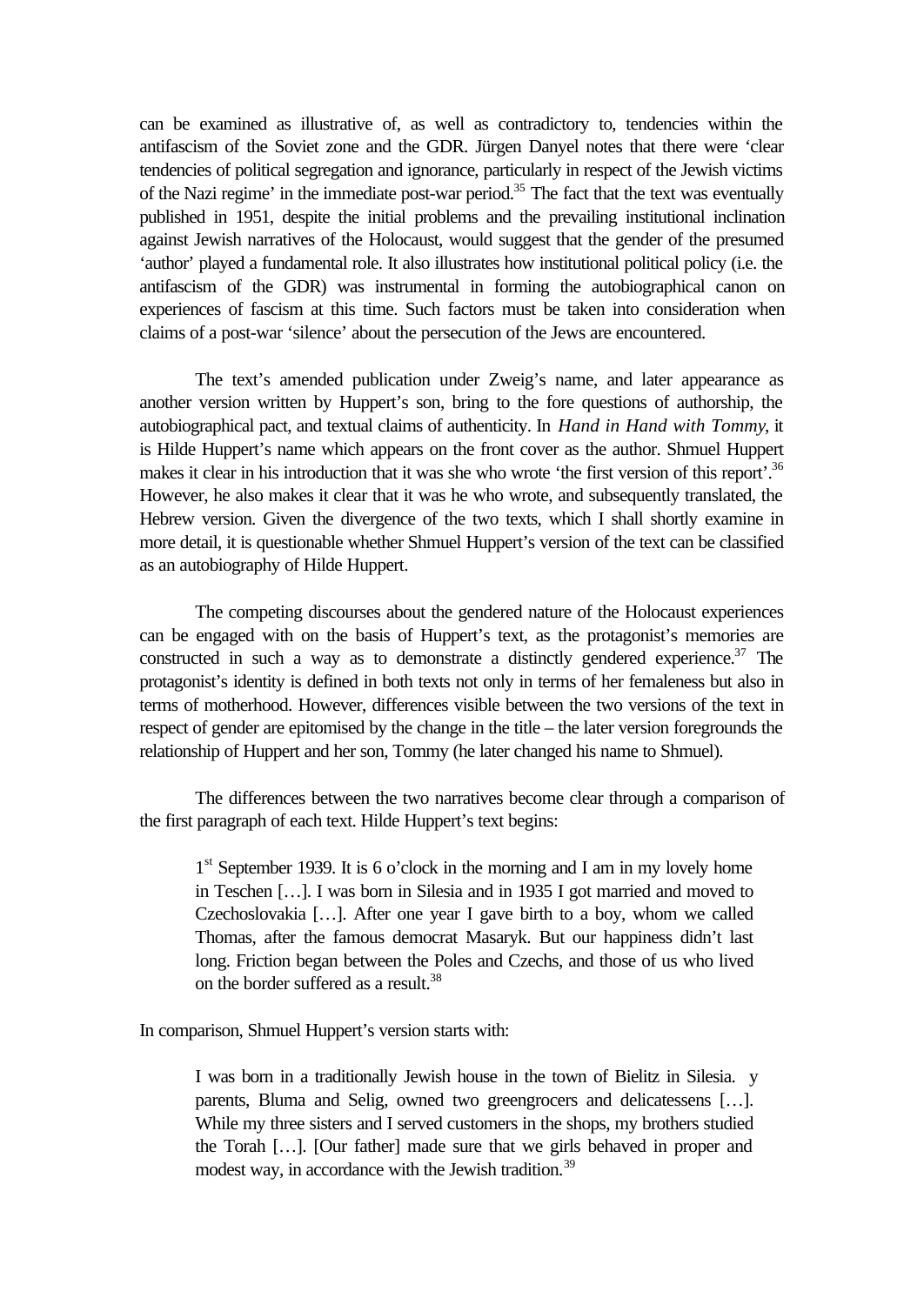In this later version, a teleological interpretation of the protagonist's memories by the narrator links the familial, the national and the Jewish tradition. Given the publishing history of the 1970s, it is can be argued that this text is addressed to the Israeli nation, and is intended as validation for the existence of the Israeli state.

The placing of the protagonist's role as mother is at the centre of the text in the later version. This can be contrasted with a wider claim to representativity of the protagonist's fate in the original. For example, in *We Were Exterminated,* the text reads: 'On this night every mother pressed her child closer to her as she fell asleep. We didn't know whether the same fate awaited us tomorrow'.<sup>40</sup> In comparison, *Hand in Hand with Tommy* states: 'On this night I slept more closely to Tommy. I feared that they would separate us. The eight year old understood my fear<sup>'.41</sup> The wider claim to representativity in Huppert's original text can be linked to the need for legitimisation and the imperative of witnessing on behalf of others. However, when considering narrative claims to representativity, a hierarchy of victims must be considered. The protagonist and her son were privileged victims within the system of persecution due to their Palestinian citizenship. They were allowed to survive so that they could be exchanged with German prisoners of war and therefore accorded a status not available to most other Jewish victims. Both version of the text therefore contain a very specific narrative perspective about the Holocaust.

Fundamental to a discussion of the different versions of the text are the accompanying prefaces and epilogues. These interpret not only to whom the text was addressed but also serve, according to Elisabeth Heinemann, as 'authenticity devices' for the time in which they were written and subsequently published.<sup>42</sup> In her 1947 introduction, Hilde Huppert states that she has written her book because 'our neighbours must discover in which way millions of people died'.<sup>43</sup> Her addressee is therefore the 'neighbours' of 1947. The breadth of this intended addressee is signified by her sending the text 'into the world'<sup>44</sup>. Shmuel Huppert states in his 1987 preface that Huppert originally wrote the book 'for all those who had not experienced it'.<sup>45</sup> Whether this refers to those who were not in Europe during this time, or those who did not suffer the persecution is unclear. What is clear however is that she chose to write in German although she only had an 'average knowledge' of the language, and, given that her text contains numerous comments about the German people, it can be argued that this nation was her primary addressee.<sup>46</sup> As Claussen points out in 1990, Huppert's choice of Arnold Zweig was designed to give her text some standing and enable it to reach a wider audience. $47$  The original readers of the text were German prisoners of war and Claussen argues that Zweig's epilogue was specifically addressed to them in order to show them the importance of Palestine and help them come to terms with the events of the war years. However, it must be remembered that the book's publication in Egypt was due to the refusal of other publishers to accept it and therefore it cannot be claimed that the prisoners of war were specifically the addressees intended by the author. Simone Barck comments, however, that Zweig altered his introductory and concluding comments in order to take into account this change in audience.<sup>48</sup> In addition, omissions and changes made by Zweig to the original text, in particular the 'toning down' of comments about the Germans and the anti-Semitism of the Poles, and the shortening of descriptions about the American involvement in the liberation, are argued as being a response to the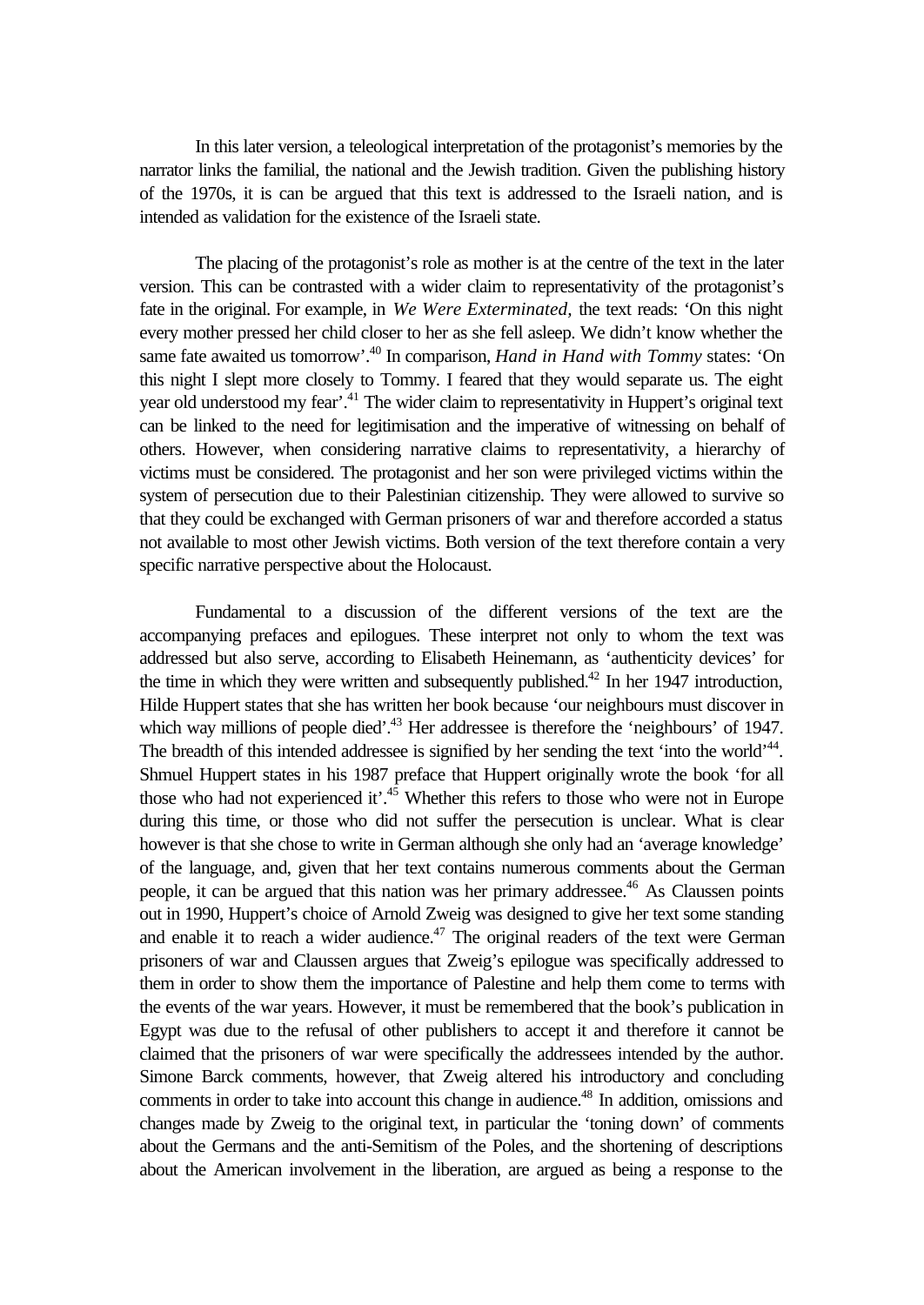policy of official antifascism of the GDR. Interestingly, most of these omissions are retained in the 1990 version of Huppert's text. When the addressee of Shmuel Huppert's version is considered, we find in the prefaces of both the 1987 and 1997 versions an appeal to present generations: 'we hope that the German readers, especially the younger ones, will find this book accessible and receive it as a contribution to contemporary history.<sup>49</sup> It can therefore be seen how the perceived addressees of Huppert's text vary not only according to the publishing contexts of Israel and Germany, but also depending on the political stance of those responsible for the framing of the texts, through their introductory and concluding discussions on the memories within the texts.

### **Conclusion.**

An analysis of these texts reveals various competing answers to the question 'for whom does one remember ?'. Individual female experience is presented in all three texts as being representative of wider experience, with notions of gender, nation, class and generation providing frames of reference to interpret the protagonists' memories of fascism. In Maschmann's text, the memories are constructed in such a way that the fate of the protagonist becomes symbolic of her generation and of the German nation. In Kuckhoff, notwithstanding the narrative tensions, the political ideals of the protagonist and the comments of the present adult narrator give a definitive class-based evaluation of her childhood memories and the memories of fascism. In Huppert, the original version contains a strong imperative to witness on behalf of those who were murdered and addresses her contemporaries of the time; Shmuel Huppert's later version focuses the readers' attention on the significance of the narrative for present generations and for the Israeli nation.

The protagonists in the three texts appeal to specific audiences, inviting the addressees to identify with their interpretations of the past. When the framework of gender is considered, the addressees to whom the protagonists want to belong (a nation, a generation, antifascist resistance and the Israeli nation), prove problematic. Contradictions become apparent within all three texts, in spite of their very different narrative perspectives, between the different narrative identities and voices. In Maschmann, the present adult narrator constructs the memories of fascism in such a way as to repeat the very patterns that she criticises as being predominant within the system of fascist, patriarchal oppression that the young protagonist experienced. Memories of fascism in Kuckhoff's text reveal a gender dichotomy within the resistance group that the adult narrator has earlier criticised when describing childhood memories; the protagonist at once adheres to and resists these prescribed gender roles, and this tension is reflected in the competing voices within the text. In the different versions of Huppert's text, different constructions of the protagonist's gender role become apparent. Shmuel Huppert's version focuses much more explicitly on the protagonist's identity as mother to Tommy. The narrative places this individual story at the centre of the text and at the same time embeds it within the larger framework of the Jewish tradition and the Israeli national context. In contrast, the earlier version makes wider claims of representativity throughout. Gender differences in Huppert's text can be linked to the later version's emphasis on traditional Jewish familial roles.

The publishing histories of the books reflect the fact that addressees change according to specific historical periods, with the texts sometimes being re-appropriated in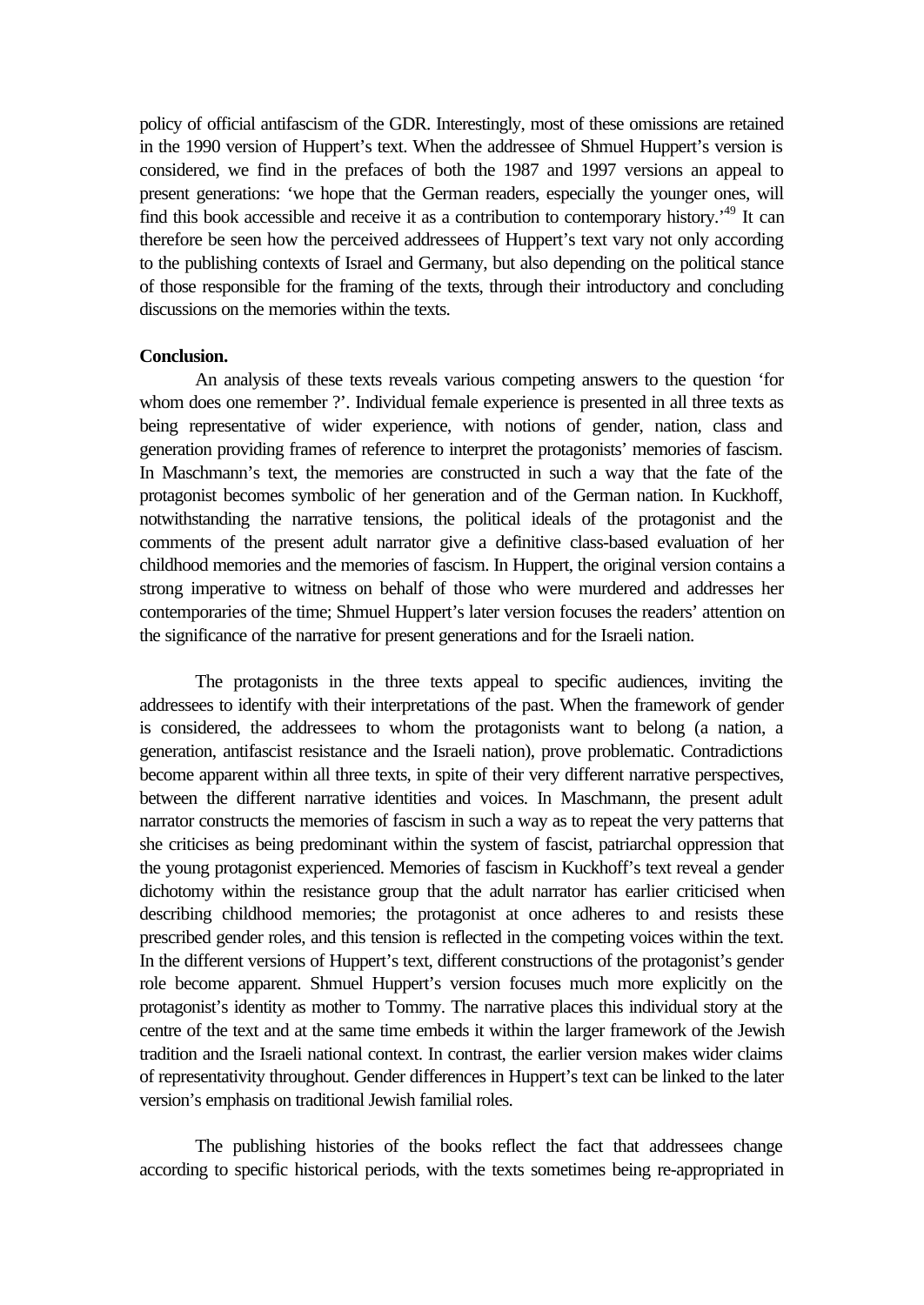quite different contexts to the ones in which they were originally written. The context of publication also illustrates how institutional political policy is instrumental in shaping the autobiographical canon on experiences of fascism. On the basis of the publishing history of these texts, it can be argued that gender plays a significant role in the question who is allowed to speak on behalf of whom. Therefore, as stories by women remembering the past, these are significant texts considering the predominantly male canon of autobiographical writing on fascism and the Second World War.

# **NOTES**

l

<sup>1</sup> Ruth Klüger, Weiterleben. Eine Jugend (München, Deutscher Taschenbuch Verlag, 1995), p.12: 'Die Kriege gehören den Männern, daher auch die Kriegserinnerungen. Und der Faschismus schon gar, ob man nun für oder gegen ihn gewesen ist: reine Männersache. Ausserdem: Frauen haben keine Vergangenheit. Oder haben keine zu haben.' All translations are my own, unless otherwise stated.

2 Melita Maschmann, *Fazit. Kein Rechfertigungsversuch* (Stuttgart, Deutsche Verlagsanstalt, 1963)

3 Melita Maschmann, *Fazit. Mein Weg in der Hitlerjugend* (München, Deutscher Taschenbuch Verlag, 1979).

4 Otrun Niethammer, 'Holocaust und Gedächtnis. Autobiographien von nationalsozialistischen Autorinnen', in *Frauen und Nationalsozialismus*, ed. by Otrun Niethammner (Osnabrück, Rasch, 1996), pp.100-112 (p.100): '[…] dass es von keiner Autorin, die sich mit dem nationalsozialistischen System öffentlich identifiziert hat, eine öffentliche und/oder private Distanzierung nach 1945 gibt.'

<sup>5</sup> Dagmar Reese, 'The BDM generation: a female generation in transition from dictatorship to democracy', in *Generations in Conflict. Youth Revolt and Generation Formation in Germany 1770-1968*, ed. by Mark Roseman (Cambridge, Cambridge University Press 1995), pp.227-246 (p.240).

<sup>6</sup> Niethammer, p.103: 'Innerhalb der Autobiographien (s.u) ist ein starker Autoritätsbezug, beim jungen Mädchen auf den Vater oder Grossvater, später bei Berens und Strauss auf Hitler oder nahestehende Repräsentanten des Nationalsozialismus deutlich.'

7 Maschmann 1979, p.11: 'In unserem siebenten Lebensjahr wurden mein Bruder und ich eines Nachts von unseren Eltern aus den Betten geholt […]. Es war Mitternacht. Um diese Stunde begann der Abzug der Besatzungstruppen aus dem Rheinland […]. In den Augen der Eltern standen Tränen, und die Herzen der Kinder füllten sich mit einer Ahnung, dass dieses Deutschland ein angsteinflößend herrliches Geheimnis sein müsse.'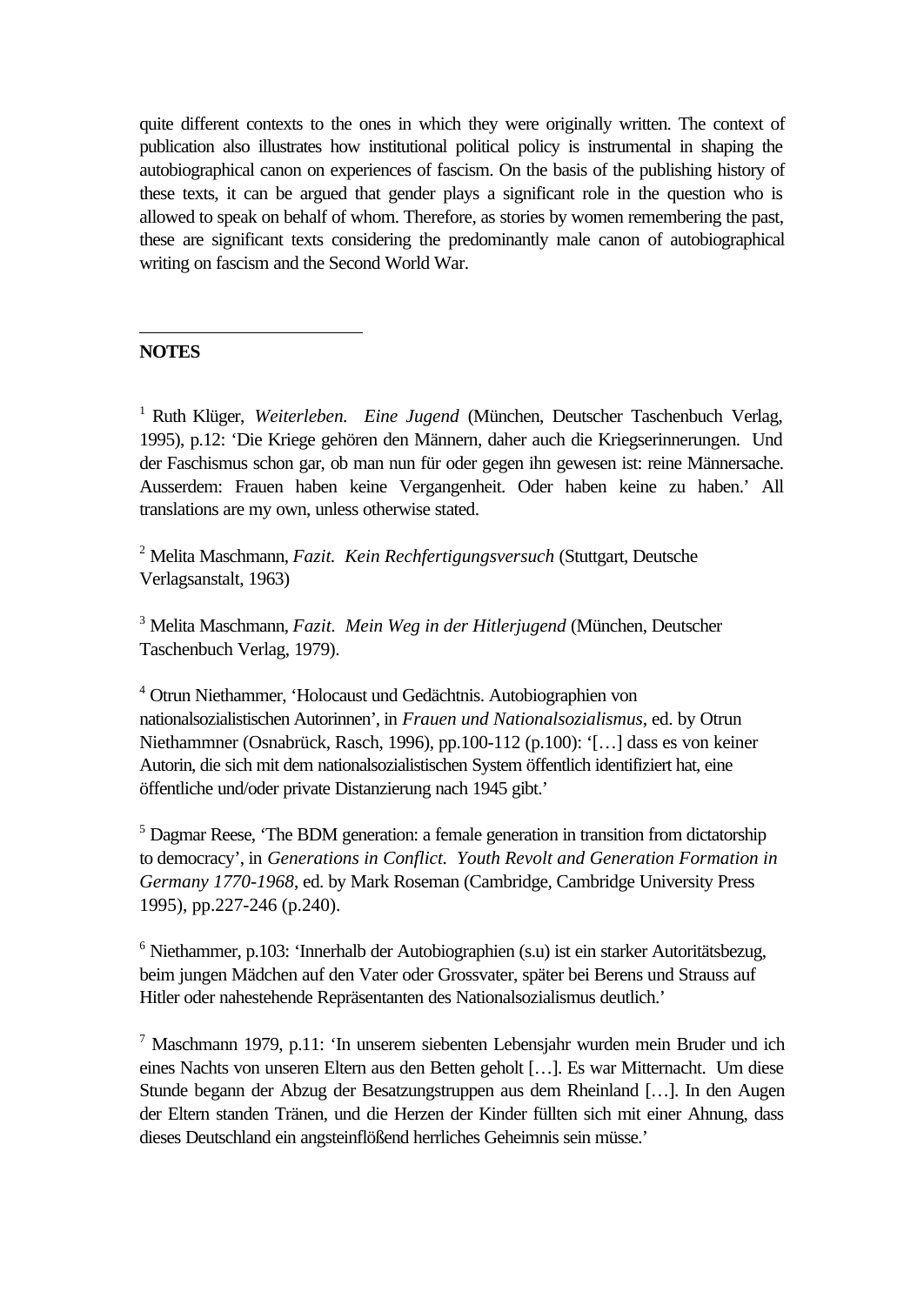<sup>8</sup> Ibid., p.82: 'Wie schwer muss es sein, so dachte ich, als älterer Mensch ganz in den Nationalsozialismus hineinzuwachsen.'

<sup>9</sup> Ibid., p.11: '[E]s ist mir ein Schauder in Erinnerung geblieben, als hätte sich alles Elend Deutschlands in diesen schwarzhäutigen Männern verkörpert.'

<sup>10</sup> Ibid., p.187: 'Einer der beiden war ein Mexikaner von fast negerhafter Schwärze. In kurzer Zeit betrank er sich und wurde dann so wild, dass sein weisshäutiger Kamerad aus dem Haus flüchtete. Der Betrunkene riss plötzlich auch die Tür zu meinem Zimmer auf und lag fast augenblicklich mit seinem Gewehr neben mir.'

<sup>11</sup>Ibid., p.56: 'Erlaube mir ein etwas gewagtes Bild: Man muss die bunten Blüten abreissen, um erkennen zu können, dass die Wurzeln giftig waren. Millionen Menschen sind an diesem Gift gestorben, zu ihnen gehören auch die Soldaten und die Opfer der Bombenangriffe.'

<sup>12</sup> Ibid., p.240: 'auch du hättest das Zeug zum Mörder!'

<sup>13</sup>Ibid., p.240: 'Man zittert um die Gutheit der guten Menschen überall in der Welt. Nicht nur im eigenen Volk.'

<sup>14</sup> Ibid., p.75: 'eine starre Maske'

<sup>15</sup> Ibid., p.127: 'Männerarbeit'

<sup>16</sup> Ibid., p.129: 'Unzählige Männer hatten im Krieg lernen müssen, Menschen des feindlichen Volkes zu töten, obwohl sie ihrer Veranlagung nach sensibel, rücksichtsvoll und hilfsbereit waren.'

<sup>17</sup> Ibid. p.129: Die Aufgabe, vor die sie gestellt waren, zwang sie dazu, sich selbst zu vergewaltigen, um eine kriegerische Männerrolle zu spielen.'

<sup>18</sup> Ibid. p.130: 'Amazonenbewaffnung'

<sup>19</sup> Ibid. p.22.

l

<sup>20</sup> Greta Kuckhoff, *Vom Rosenkranz zur Roten Kapelle. Ein Lebensbericht* (Frankfurt am Main, Röderberg-Verlag, 1974)

 $^{21}$  Ibid., p.313.

<sup>22</sup> Peter Steinbach, 'Die "Rote Kapelle" – ein Vergleichsfall für die Widerstandsgeschichte', in *Die Widerstandsorganisation Schulz-Boysen/Harnack – "Die Rote Kapelle"*, ed. by Evangelisches Bildungswerk (Berlin, 1990), pp.79-85 (p. 84): 'Kategorien wie "Verrat" und "Eidbruch" beherrschten zunächst weitgehend das Feld und dienten dazu, eine Generation zu entschuldigen.'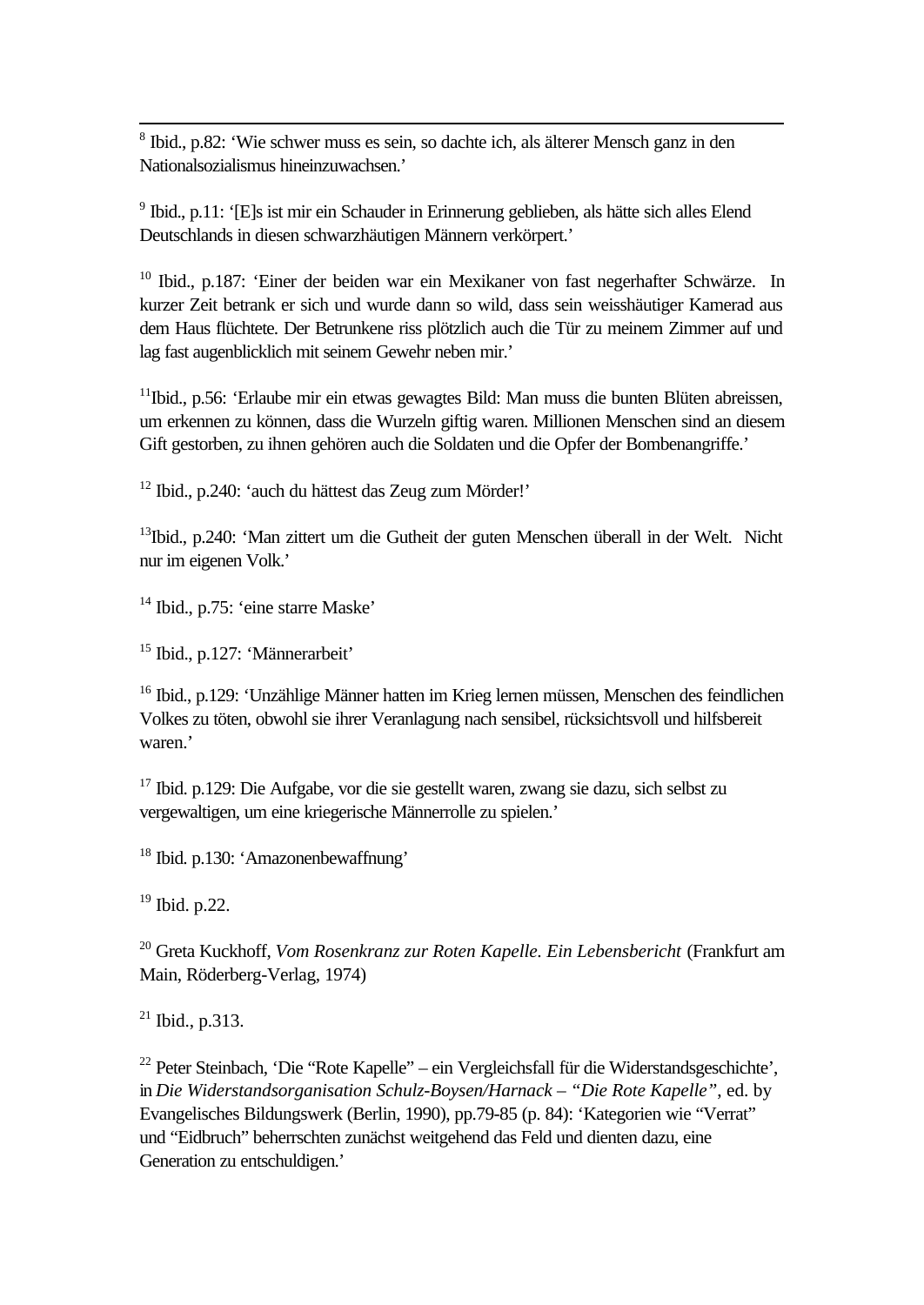<sup>23</sup> Kuckhoff, p.48/9: '[…] damals hätte ich nie geglaubt, nie geahnt, dass wir eine internationale Solidaritätsbewegung […] für viele Opfer des Terrors in den USA würden entfachen müssen. Allerdings hätte ich es für unglaubwürdiger gehalten […], dass in meinem eigenen Vaterland […] Rassenhass und – vernichtung wie eine Seuche wüten, der Millionen zum Opfer fallen würden. Ich habe Fords Betriebe [besucht …]. Als ich, von dem ohrenbetäubenden Lärm fast taub, fragte, was man täte, um […] die Arbeitsschutzbestimmungen […] anzupassen, kannte man die Summe überhaupt nicht […]. Es waren fast ausschließlich Frauen beschäftigt – ihr Lohn entsprach keinesfalls dem der Männer […].'

l

<sup>24</sup> Olaf Groehler, 'Der Holocaust in der Geschichtsschreibung der DDR', in *Erinnerung. Zur Gegenwart des Holocaust in Deutschland-West und Deutschland-Ost*, ed. by Berhard Moltmann et al. (Frankfurt am Main, Haag + Herchen, 1993), pp. 47-66 (p. 49)

<sup>25</sup> Kuckhoff, p.141: 'So hat mir die Auseinandersetzung zwischen Individuum und Masse *ungebührlich* lange schwer zu schaffen gemacht.' (my emphasis)

<sup>26</sup> Ibid., p.28: 'obwohl auch sie [...] sicher gern mehr gelernt hätten, als ihnen geboten wurde. Sie wurden gute Ehefrauen und Mütter und aufopferungsbereite Schwestern.'

 $27$  Ibid., p.5: 'Er hatte sich das Leben seiner Tochter so ganz anders gedacht: mit dem schönen Beruf der Lehrerin, mit einem gescheiten Mann und zwei, drei gesunden, rotbäckigen Kindern […]. Eigentlich war der Traum schon lange in rissige Stücke zerfallen. Dieses Mädchen, das so sanft aussah, fügte sich nicht.'

<sup>28</sup> Ibid., p.295: 'Gesichter waren ernst. Ich fragte nicht. Obwohl es mir manchmal bitter schwer war, hielt ich mich in eiserner Disziplin an die Abmachung, dass ich nur bei bestimmten Aufgaben herangezogen werden würde.'

<sup>29</sup> Hilde Huppert, *Engpass zur Freiheit. Aufzeichnungen der Frau Hilde Huppert über ihre Erlebnisse im Nazi-Todesland und ihre wundersame Errettung aus Bergen-Belsen.* (Manuskript Bearbeitung von Arnold Zweig. Bausteine der Wahrheit. Schriftenreihe zur deutschen Selbstkritik. 6. Folge. Fanara/Ägypten, Verlag Tribüne des deutschen Kriegsgefangenenlagers 380, 1947)

<sup>30</sup> Arnold Zweig, *Fahrt zum Acheron* (Berlin, VVN-Verlag, 1951) Arnold Zweig, *Fahrt zum Acheron. Ein Bericht.* (Berlin, Union Verlag, 1961)

<sup>31</sup> Hilde Huppert, *Hand in Hand mit Tommy: ein autobiographischer Bericht; 1939- 1945* (St Ingbert, Röhrig, 1997), p. 7: 'der hebräischen Version'

<sup>32</sup> Hilde Huppert, *Jad Be Jad Im Tommy* (Tel Aviv, Moreshet Usifriat Poalim, 1978)

<sup>33</sup> Hilde Huppert, *Hand in Hand mit Tommy* (St Ingbert, Röhrig Universitätsverlag, 1988)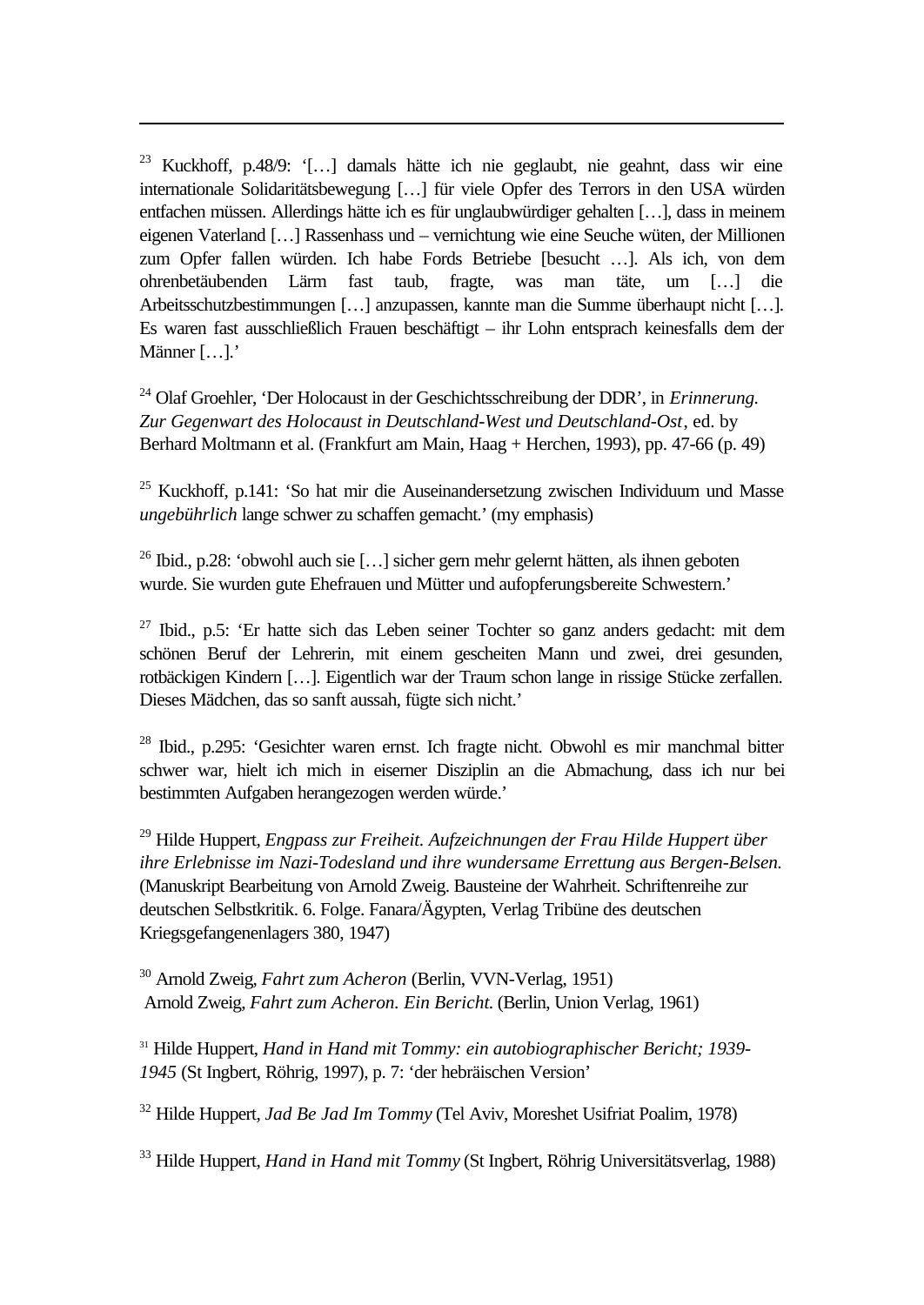<sup>34</sup> Hilde Huppert, *Hand in Hand mit Tommy: ein autobiographischer Bericht; 1939- 1945* (St Ingbert, Röhrig, 1997)

<sup>35</sup> Jürgen Danyel, 'Die geteilte Vergangenheit. Gesellschaftliche Ausgangslagen und politische Dispositionen für den Umgang mit Nationalsozialisms und Widerstand in beiden deutschen Staaten nach 1949', in *Historische DDR-Forschung: Aufsätze und Studien*, ed. by Jürgen Kocka (Berlin, Akademischer Verlag, 1993), pp. 129-149 (p.146): '[…] finden sich bereits sehr früh nach 1945 deutliche Tendenzen der politischen Ausgrenzung und Ignoranz insbesondere gegenüber den jüdischen Opfern des NS-Regimes.'

<sup>36</sup> Huppert,1997, p.5: 'die erste Fassung dieses Berichts'

l

 $37$  For discussion as to the gendered nature of Holocaust experiences see, for example: Marlene E. Heinemann, *Gender and Destiny. Women Writers and the Holocaust* (London, Greenwood Press, 1986); Judith Taylor Baumel, *Double Jeopardy. Gender and the Holocaust* (London, Vallentine Mitchell, 1998).

<sup>38</sup> Huppert, 1990, p.19: '1. September 1939. Es ist 6 Uhr früh, ich bin in meinem schönen Heim, in Teschen […]. Ich bin in Schlesien geboren und heiratete im Jahre 1935 in die Tschecholsowakei […]. Nach einem Jahr schenkte ich einem Jungen das Leben, den wir Thomas nannten, nach dem grossen Demokraten Masaryk. Doch unser Glück währte nicht lange, zwischen den Polen und den Tscheschen begannen Reibereien, wir, die an der Grenze lebten, litten sehr darunter'

<sup>39</sup> Huppert, 1997, p.13: 'Ich wurde in einem traditionell jüdischen Haus in der Stadt Bielitz, in Schlesien geboren. Bluma und Selig, meine Eltern, besaßen zwei Obst- und Delikatessläden […]. Während meine drei Schwestern und ich dort in den Läden die Kunden bedienten, studierten die beiden Brüder die Thora. [Vater] achtete bei uns Vieren auf ordentliches und bescheidenes Verhalten und auf Einhaltung der jüdischen Tradition.'

<sup>40</sup> Huppert, 1990, p.79: 'Diesen Abend drückte jede Mutter von uns beim Schlafengehen ihr Kind fester an sich, wussten wir doch nicht, ob uns morgen nicht das gleiche Schicksal erwartete.'

<sup>41</sup> Huppert, 1997, p.96: 'In dieser Nacht schlief ich näher an Tommy gerückt, ich fürchtete den Tag, an dem man uns trennen würde. Der Achtjährige hat meine Angst verstanden.'

<sup>42</sup> Marlene Heinemann, *Gender and Destiny. Women Writers and the Holocaust*, p.118.

<sup>43</sup> Huppert, 1990, p.18: 'Unsere Nächsten müssen erfahren, auf welche Weise Millionen von Opfern ihr Leben lassen mussten.'

<sup>44</sup>Ibid., p.18: 'in die Welt'